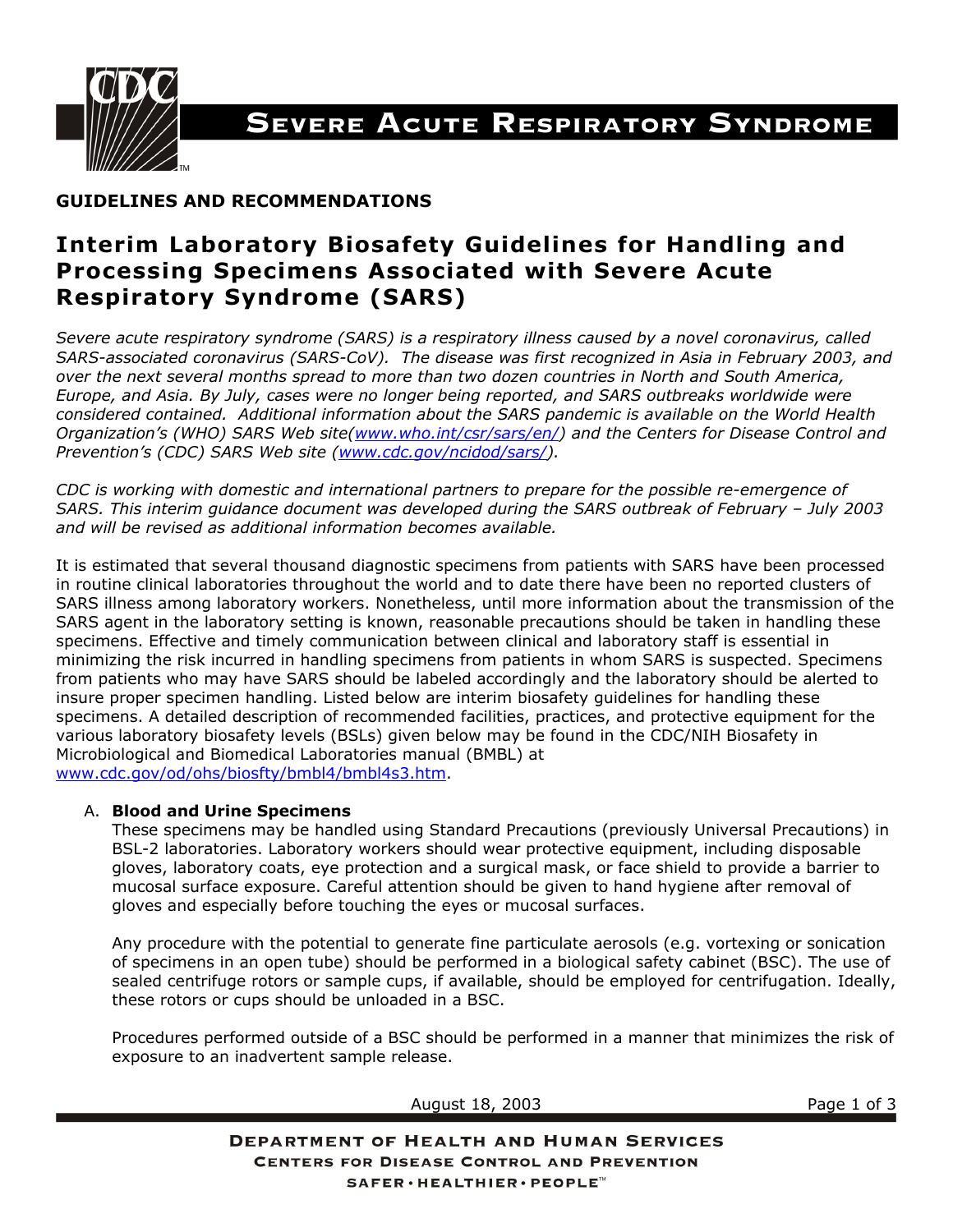## **Interim Laboratory Biosafety Guidelines for Handling and Processing Specimens Associated with Severe Acute Respiratory Syndrome (SARS)**

(continued from previous page)

Work surfaces and equipment should be decontaminated after specimens are processed. Standard decontamination agents that are effective against lipid-enveloped viruses should be sufficient. If the safety equipment described above is not available, administrative measures and/or additional personal protective equipment may be employed to reduce risk. This should be done in the context of a careful risk assessment by the laboratory safety officer. For example, the workflow of the laboratory may be adjusted so that a minimum number of workers are present during centrifugation.

Consideration may be given to implementing respiratory protection for workers for use during centrifugation or other procedures with increased potential for inadvertent sample release. Acceptable methods of respiratory protection include a properly fit tested NIOSH approved filter respirator (N-95 or higher); or powered air-purifying respirators (PAPRs) equipped with high efficiency particulate air (HEPA) filters. Accurate fit testing is a key component of effective respirator use. Personnel who cannot wear fitted respirators because of facial hair or other fit-limitations should wear loose fitting hooded or helmeted PAPRs.

Consideration may also be given to referral of specimens to a suitably equipped reference laboratory.

#### B. **Other Specimens:**

- 1. The following activities may be performed in BSL-2 facilities with standard BSL-2 work practices:
	- a. Pathologic examination and processing of formalin-fixed or otherwise inactivated tissues.
	- b. Molecular analysis of extracted nucleic acid preparations.
	- c. Electron microscopic studies with glutaraldehyde-fixed grids.
	- d. Routine examination of bacterial and mycotic cultures.
	- e. Routine staining and microscopic analysis of fixed smears.
	- f. Final packaging of specimens for transport to diagnostic laboratories for additional testing. Specimens should already be in a sealed, decontaminated primary container.

2. Activities involving manipulation of untreated specimens may be performed in BSL-2 facilities, but with more stringent BSL-3 work practices. Laboratory workers should wear protective equipment, including disposable gloves, solid front gowns with cuffed sleeves, and full face protection. Specimen manipulations should be carried out in a certified biological safety cabinet. When a procedure or process cannot be conducted within a biological safety cabinet, then appropriate combinations of personal protective equipment (e.g., respirators, face shields) and physical containment devices (e.g., centrifuge safety cups or sealed rotors) must be used. Acceptable methods of respiratory protection include a properly fit tested NIOSH approved filter respirator (N-95 or higher); or powered air-purifying respirators (PAPRs) equipped with high efficiency particulate air (HEPA) filters. Accurate fit testing is a key component of effective respirator use. Personnel who cannot wear fitted respirators because of facial hair or other fitlimitations should wear loose fitting hooded or helmeted PAPRs. Centrifugation should be carried out using sealed centrifuge cups or rotors that are unloaded in a biological safety cabinet.

Examples of these activities include:

- g. Aliquoting and/or diluting specimens
- h. Inoculation of bacterial or mycological culture media.
- i. Performing diagnostic tests that don't involve propagation of viral agents in vitro or in vivo.
- j. Nucleic acid extraction procedures involving untreated specimens
- k. Preparation and chemical- or heat-fixing of smears for microscopic analysis.

3. The following activities require BSL-3 facilities and BSL-3 work practices. When a procedure or process cannot be conducted within a biological safety cabinet, then appropriate combinations of

August 18, 2003 Page 2 of 3

**DEPARTMENT OF HEALTH AND HUMAN SERVICES CENTERS FOR DISEASE CONTROL AND PREVENTION** SAFER · HEALTHIER · PEOPLE™